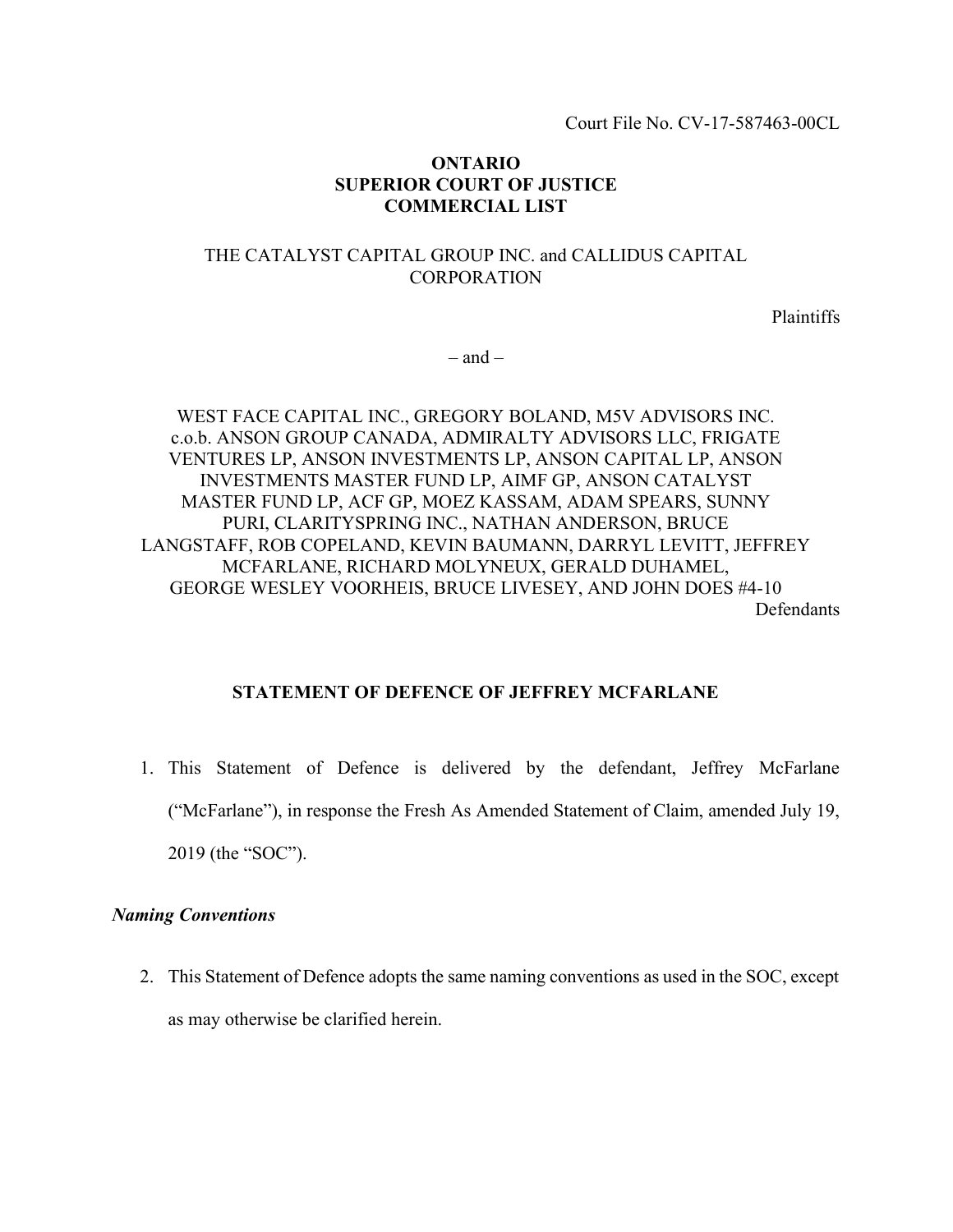### Background and Overview

- 3. McFarlane was the former President and CEO of Xchange Technology Group ("XTG"), a former borrower of the Plaintiff and in the paragraph 34 of the SOC is referred to as one of the "Guarantor Conspirators.
- 4. McFarlane denies that he is liable to the plaintiffs and denies that the plaintiffs are entitled to the relief sought in paragraph 1 of the SOC. This claim is yet another in a string of meritless litigation attempts by the plaintiffs to silence, intimidate and cause financial hardship for those who have criticized their questionable business and lending practices. It is also designed to distract and deflect from their self-inflicted, poor financial performance, and alleged fraud of by its own representatives and or employees and to undermine the OSC Whistleblower Program. McFarlane has never been involved in short selling stocks nor was he ever a part of coordinated effort or conspiracy to do so. McFarlane specifically denies that the Plaintiffs are entitled to the relief claimed in paragraph 1 of the Claim and puts the Plaintiffs to the strict proof thereof.
	- 5. This action has been brought by the Plaintiffs for the purposes of: (a) improperly limiting expression on matters of material public interest by individuals and the media; (b) harassing the Defendants and their businesses; and (c) impugning the integrity of McFarlane and the administration of justice in Ontario. It should be dismissed under section 137.1 of the Courts of Justice Act ("Anti SLAPP Legislation") and stayed under section 140 of the Courts of Justice Act on the basis that the Plaintiffs are vexatious litigants.
	- 6. Callidus itself has now explicitly stated in its public disclosures that its inability to achieve superior value for its shareholders of more than \$0.75 per share was caused by: (a) a decline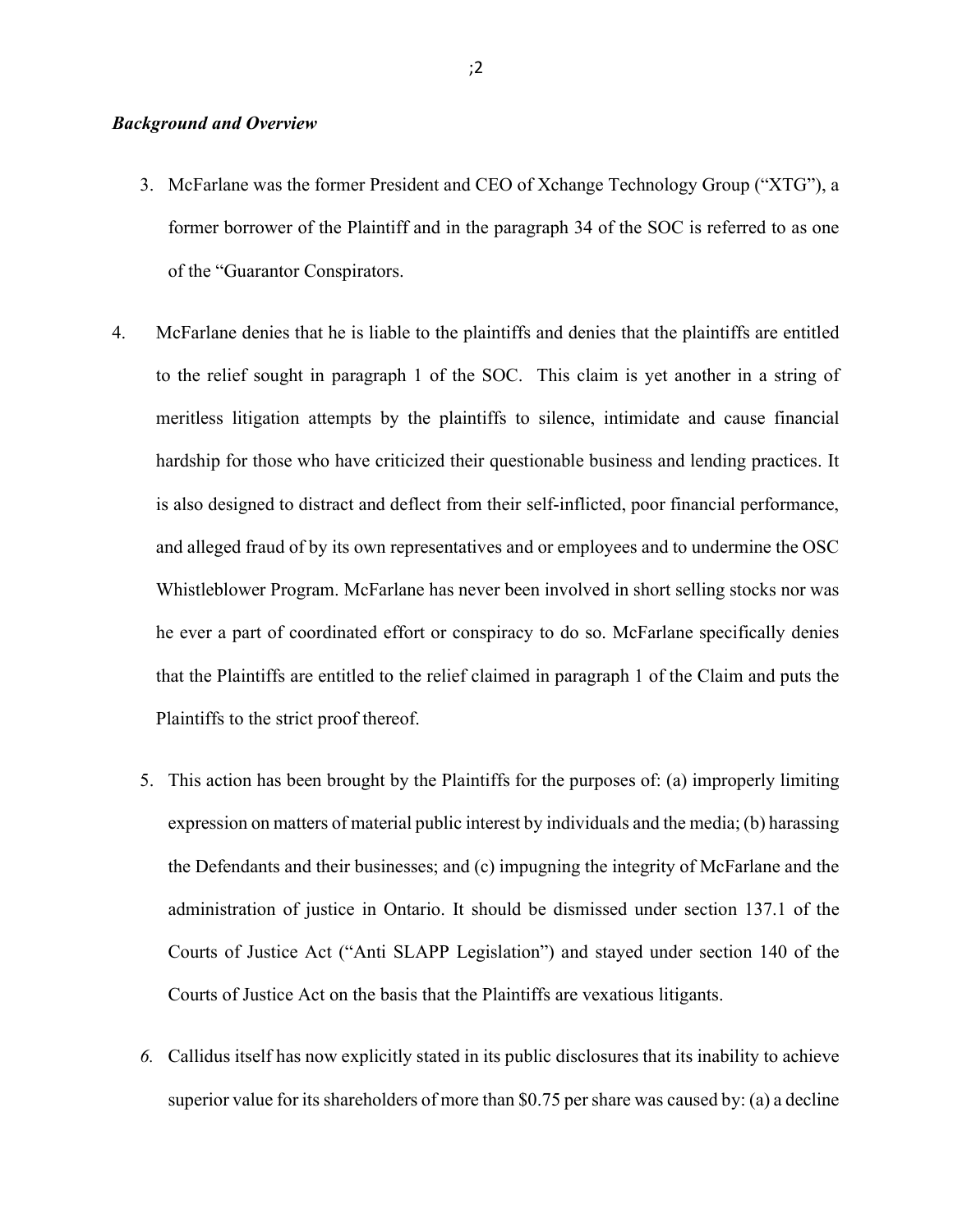in Callidus's operating and financial performance; (b) non-performing loans made by Callidus; (c) negative operating performance of its non-core subsidiaries; (d) senior personnel issues; and (e) an increasing inability to retain personnel, and not by any misconduct of McFarlane or the other Defendants.

#### Paragraph-by-Paragraph Position

- 7. The Defendant, Jeffrey McFarlane, admits the allegation contained in paragraphs 30 of the SOC.
- 8. McFarlane denies the allegations contained in all other paragraphs of the SOC.
- 9. The defendant qualifies his denial of paragraph 77 of the SOC by noting as follows: McFarlane has acknowledged he filed an OSC Whistleblower report, but specifically denies any claim that in any way the information was false and has been proven to be accurate and true given the numerous financial disclosure changes the OSC has forced Callidus to make in its financial reporting; in particular the use of Yield Enhancements, which artificially inflated Callidus' financial results.
- 10. The defendant qualifies his denial of paragraph 121(b) of the SOC by noting as follows: McFarlane acknowledges sending an email to Guarantors with explicit instructions not to take a short position against Callidus shares out of an abundance of caution. This was to avoid the potential for a conflict of interest given the ongoing litigation the parties were involved in. At no time was it ever discussed or inferred that short selling indirectly was encouraged or recommended. It was in fact tacit agreement that none of the parties considering joint litigation would engage in the practice of short selling.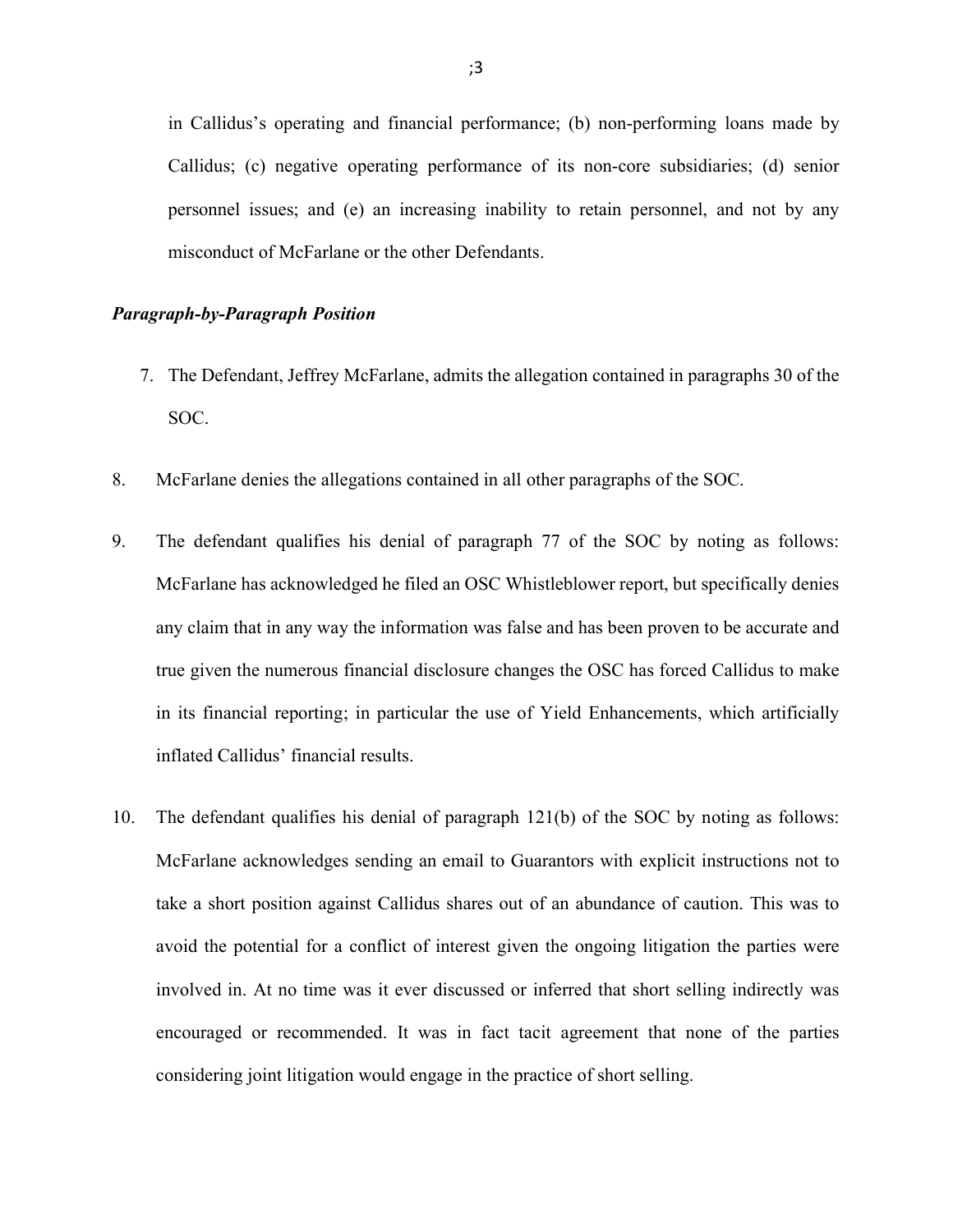- 11. The defendant qualifies his denial of paragraph 148 of the SOC by noting as follows: McFarlane acknowledges he accepted a telephone call from Rob Copeland of the Wall St Journal. The conversation focused on the stated accounting practices of Plaintiffs and how materially different they were in reality, as evidenced by their accounting treatment, and subsequent sale and material write-down of XTG as a going concern
	- 12. The defendant qualifies his denial of paragraph 178 of the SOC by noting as follows: McFarlane acknowledges that his fair opinion on a matter of public interest was quoted in the Wall St Journal as "I have serious concerns about the integrity of Callidus's accounting around XTG" but the statement is neither false nor defamatory, simply an opinion based on true facts and made in good faith and without malice. This opinion echoed Callidus's own assertion in the Statement of Defence and Counterclaim in litigation with its former Chief Underwriter Craig Boyer ("CV-17-569065"). Furthermore in paragraph 178 (c ii), to date the Plaintiffs have filed a total of 4 (four) frivolous and vexatious separate claims against McFarlane, his family and junior employees of companies he founded after XTG, further evidencing their attempts to intimidate and create financial hardship as well as silence for their perceived opponents, in particular, those who might be in a position to lawfully compete against the companies they have seized or acquired.
	- 13. The defendant qualifies his denial of paragraph 178 (c vii) of the SOC by noting as follows: In its initial proposal to the court to acquire the XTG business, Callidus indicated the transaction would be concluded in December 2013, when in fact Callidus left the XTG business in receivership for the entire duration of 2014, only concluding the process in early January 2015, allegedly so as not to include the financial results of XTG in the first few quarters of public reporting since Callidus became publicly traded and to draw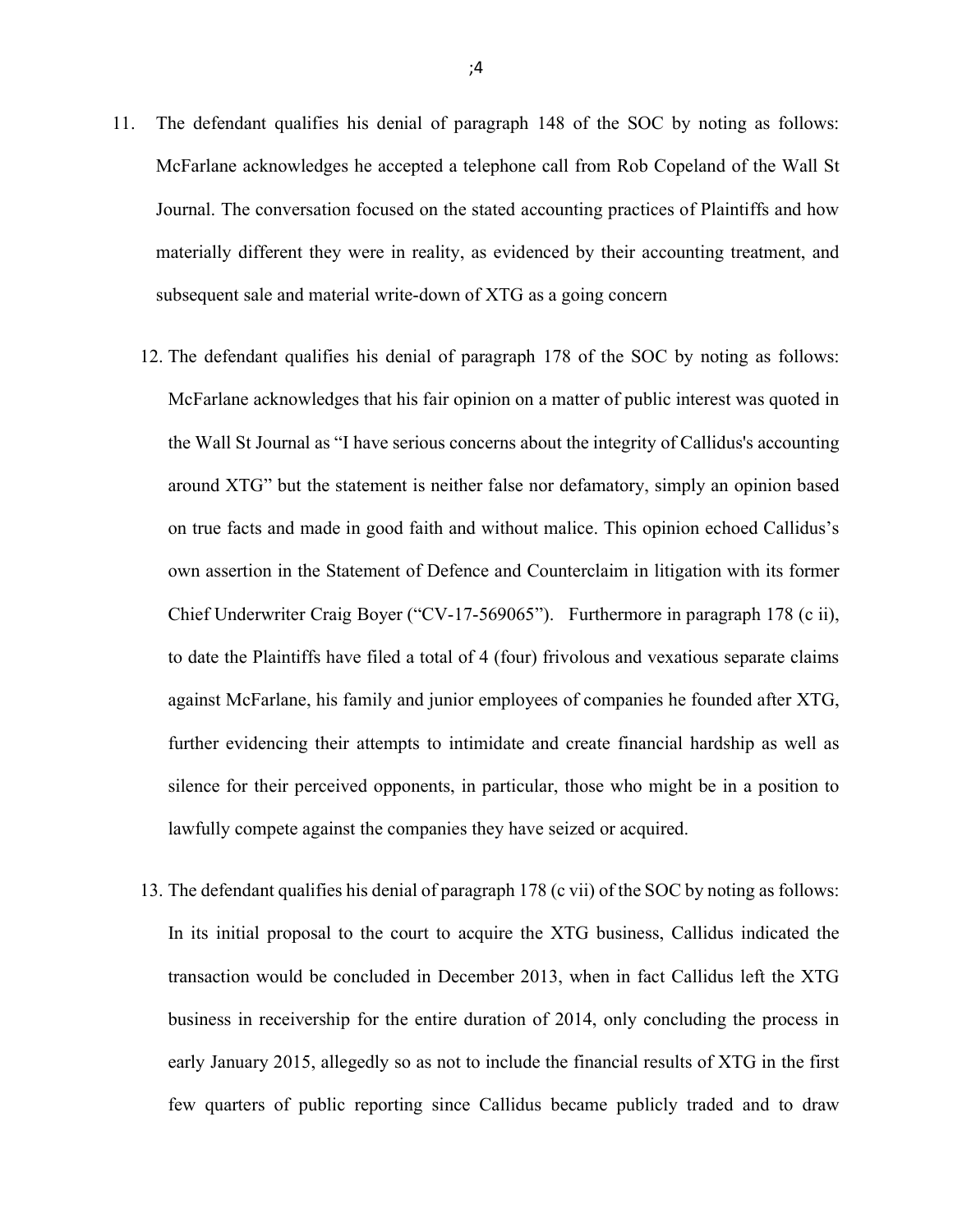attention to the fact that Callidus continued to misrepresented accrued interest to its shareholders which misrepresented Callidus' reporting earnings to the public markets and shareholders, instead of a more standard common industry practice of putting a loan in non-accrual status once the borrower is no longer capable of making interest payments. This practice had the effect of transferring a substantial loss to the Catalyst Funds III & IV, later disclosed to be in total, in excess of \$90 million, to the benefit of Callidus and its shareholders, to the detriment of the Catalyst Limited Partners in Funds III  $&N$ .

#### Not Part of Any Conspiracy

- 14. In the course of defending himself and asserting his rights from facts undercover from aggressive and frivolous litigation from the Plaintiffs, there were from time to time, discussions between McFarlane and individuals referred to in the SOC as the "Guarantors". It was determined that these individuals not only had similar circumstances and potentially similar legal defences and claims against Callidus (the "Affected Borrowers"), but the consistent and willful misconduct of Callidus appeared to be an integral part of the internal "playbook" when executing a "loan to own" strategy. At no time was McFarlane ever a part of a conspiracy or short-selling attack.
- 15. Due to the potential high costs of litigation with Callidus, and the similarities between their respective situations, McFarlane and the other Affected Borrowers, jointly sought legal advice regarding a potential claim against Callidus under the U.S. Racketeer Influence and Corrupt Organizations Act ("RICO"). In doing so, the Affected Borrowers sought referrals to appropriate qualified counsel in the U.S. and had privileged meetings with U.S. lawyers to discuss their claims and experiences. In the course of this process of exploring their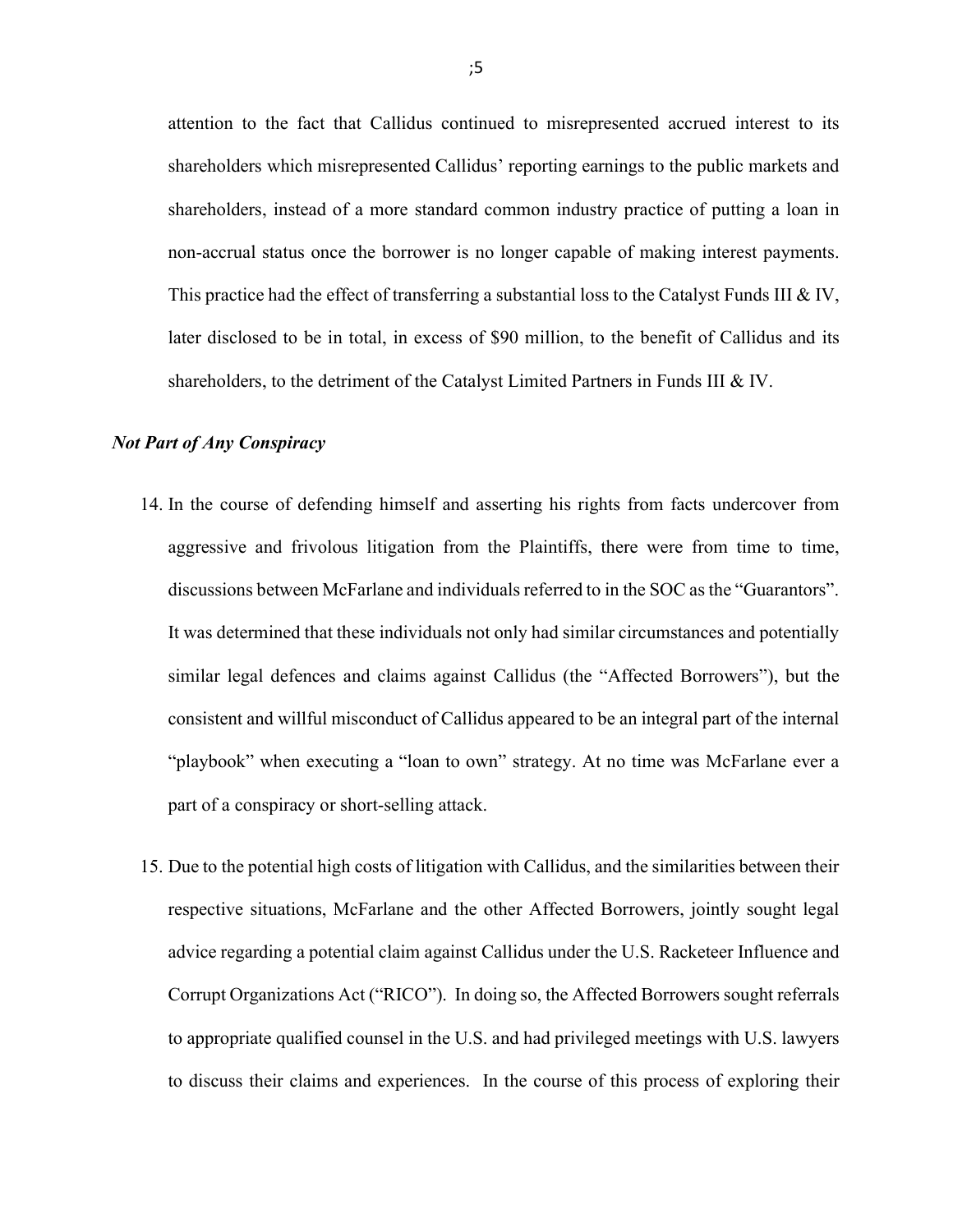potential legal remedies against Callidus, the Affected Borrowers entered into mutual confidentiality agreements, in order to ensure that the information they were sharing with each other for the purposes of potentially pursuing litigation against Callidus remained confidential as between them.

- 16. The Affected Borrowers did not ultimately pursue a U.S. Rico claim. Although other avenues to bring a claim against Callidus were pursued, from time to time, no joint claim against Callidus was ever brought in the U.S. Rather, each party proceeded to individually defend the claims brought against them by Callidus and on occasion communicated with each other in order to assist in defending the claims against them.
- 17. McFarlane denies being a party to any conspiracy or being involved in creating any plan to cause the value of the shares of Callidus to decline.
- 18. McFarlane never agreed to coordinate, work with or accepting funding from any of the Wolfpack Conspirators.
- 19. McFarlane never "spread false information through the bay street rumour mill" whether as part of any plan of action or otherwise;
- 20. Any coordination between McFarlane and any other Affected Borrowers of Callidus, was done in order to investigate Callidus, report wrongdoing of Callidus to the relevant authorities, assess whether a U.S. RICO claim could be brought against Callidus, and to assist each other in defending claims brought against them by Callidus. All coordination between the Affected Borrowers was legal and properly done for the purposes of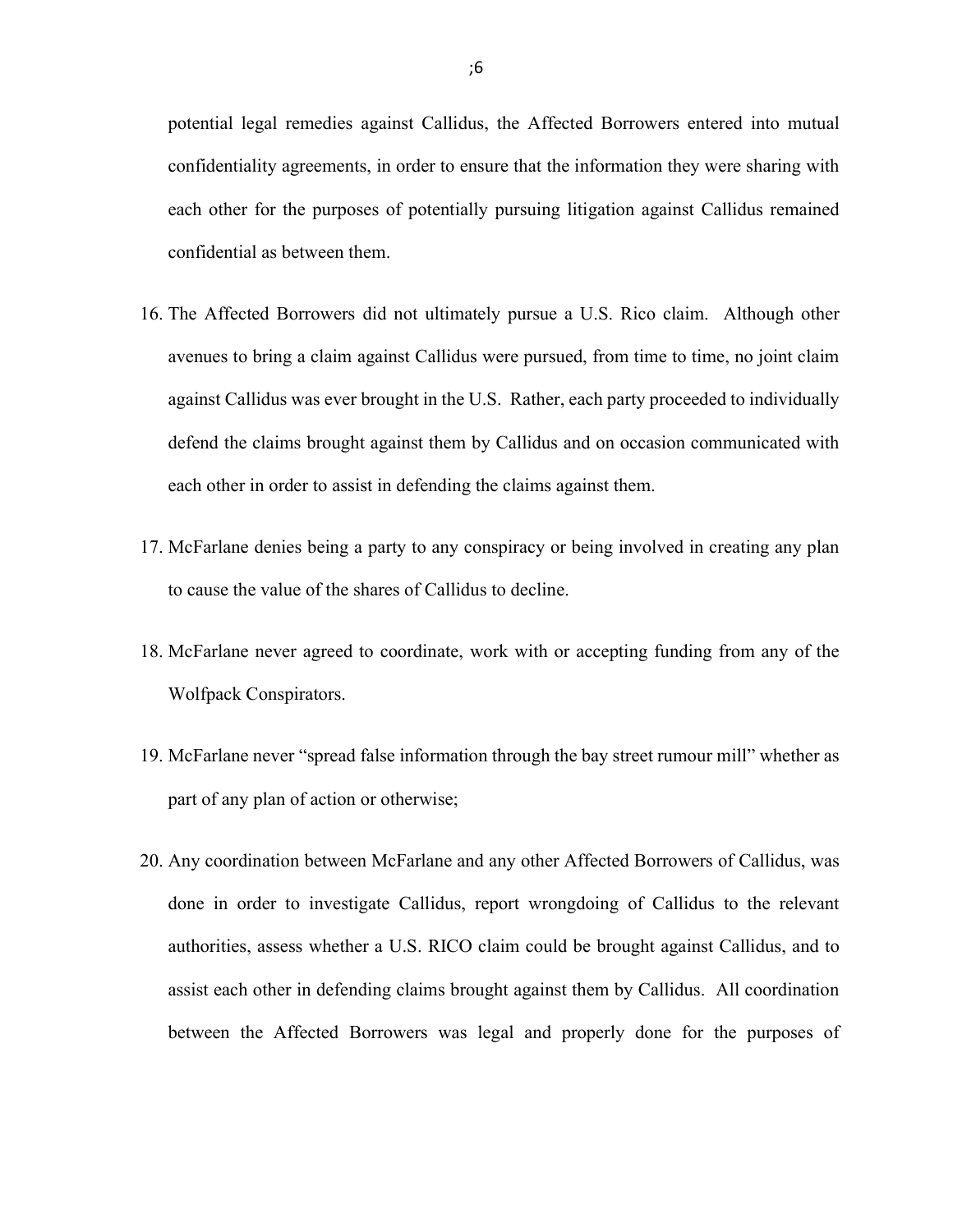maintaining a joint legal position and reporting potential illegality to the relevant authorities.

21. To the extent any communications by McFarlane were done by way of confidential messaging applications, any such communications are legal and common. A confidential mode of communication became necessary once it became clear that the Plaintiffs' were attempting to extract information through nefarious methods, like those employed Black Cube.

#### McFarlane Reports the Plaintiffs' Misconduct to the Appropriate Authorities

- 22. In addition, McFarlane, reasonably believing that the market participants and investing public were not aware of the magnitude the severe losses they were facing as a result of Plaintiff's actions, material misrepresentations, willful and wrongful conduct, filed a whistleblower complaint with the Ontario Securities Commission (the "OSC"). The whistleblower report was based on McFarlane's experience as a Borrower and relied heavily on interpreting publicly available information.
- 23. The particulars of any steps undertaken by the TPS, the RCMP, (including the Joint Serious Offences Team) or the OSC are unknown to McFarlane.

#### Attacks on the legitimacy of the OSC Whistleblower Policy by the Plaintiff

24. Subsequent to McFarlane delivering his whistleblower report to the OSC, the OSC took steps to stop Callidus from reporting on earnings using "yield enhancements", which misuse had the effect of artificially inflating Callidus' reported earnings without any reasonable basis. The improper and highly subjective use of "yield enhancements" by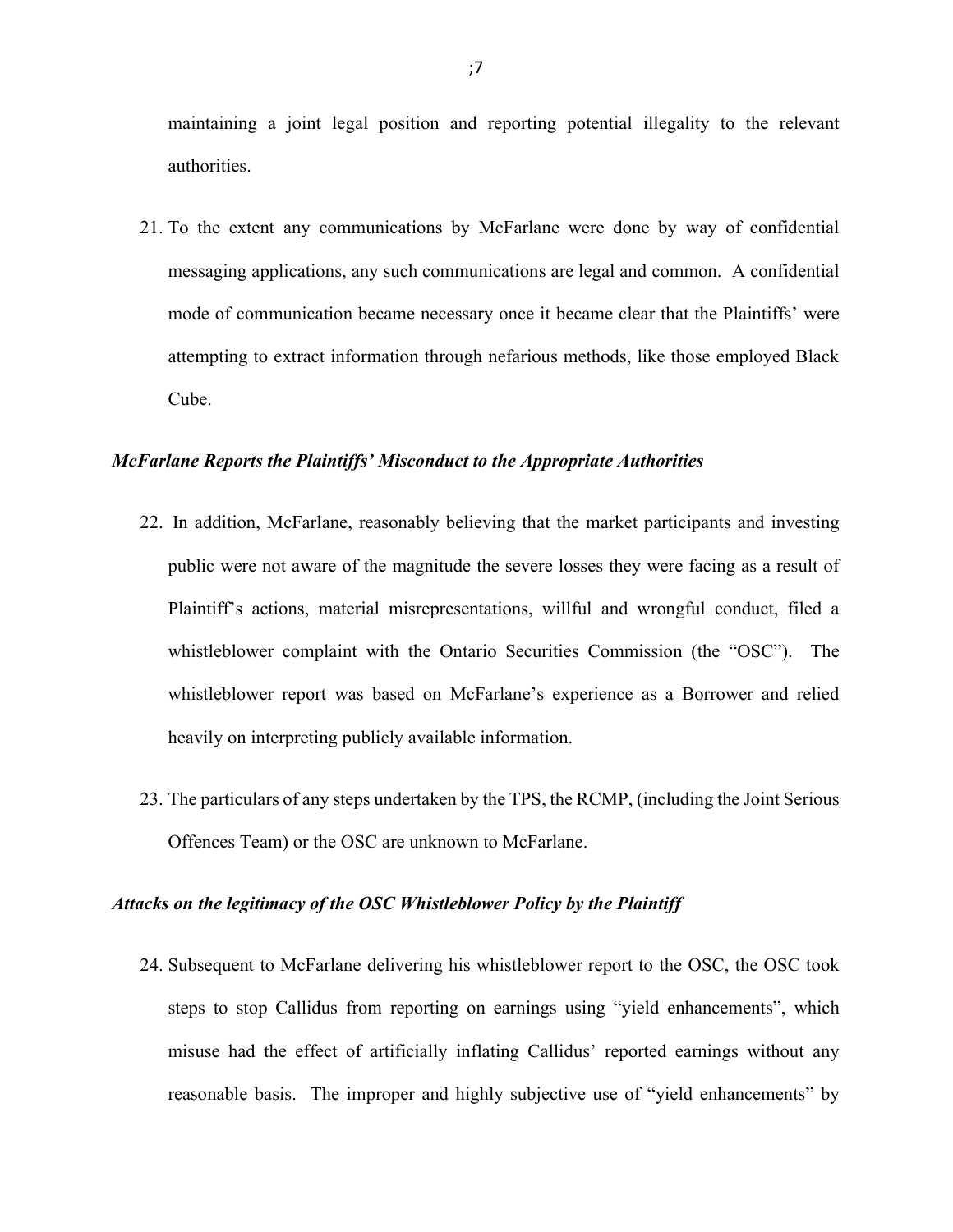Callidus was one of the subject matters of the whistleblower report submitted by McFarlane.

25. McFarlane pleads that all information provided to the OSC was presented in circumstances of absolute privilege, which has not been waived by McFarlane. Any information was provided to the OSC with the reasonable belief that such information was accurate and for the purpose of reporting potentially illegal conduct to the appropriate authorities.

#### Defamation and Injurious Falsehood

- 26. The defendant denies doing or saying anything which constitutes defamation, and he denies the plaintiffs' claim for damages on that basis, as claimed at paragraph 1(a) of the SOC.
- 27. With respect to any communications with the OSC or any other regulators or authorities, such communications:
	- a. Was true, or substantially true;
	- b. Were fair comment on matters of public interest;
	- c. Were made in circumstances of absolute or qualified privilege; and
	- d. Did not materially impact the reputation of the plaintiffs.
- 28. To the extent that McFarlane has, from time to time, been contacted by journalists or media organizations, McFarlane has provided truthful information about his dealings with Callidus and has provided or interpreted publicly available information about the plaintiffs.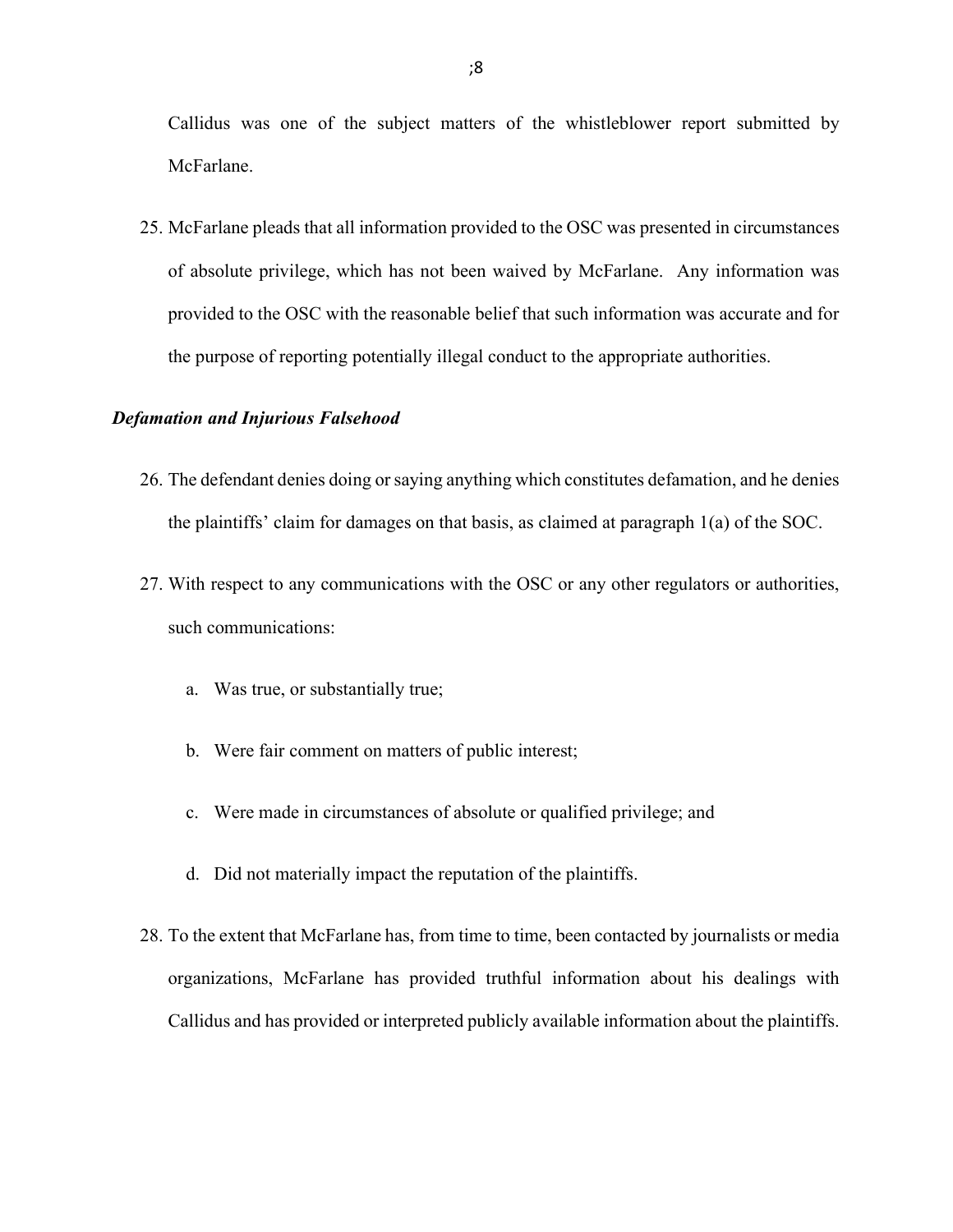29. The Plaintiffs have not pleaded the required elements of the tort of injurious falsehood and have provided bald allegations only with respect to McFarlane's involvement in any claim. This claim is subsumed in the claims of defamation in this action and in another action - Court File No. CV-18-593156-00CL, and is untenable as a matter of law.

#### Intentional Interference with Economic Relations

30. The defendant committed no unlawful acts against any third parties, whether alone or in common with others. The defendant denies any liability for the tort of intentional interference with economic relations.

### No Breach of the Securities Act

- 31. McFarlane denies that he violated of subsections 126.1 and 126.2 of the Securities Act, or any other sections, and puts the Plaintiffs to the strict proof thereof.
- 32. There is no basis pleaded for holding McFarlane liable for breaches of subsections 126.1 and 126.2 of the Securities Act and related regulations that were allegedly committed by other Defendants, as alleged in paragraph 1 of the Claim.

### The Plaintiffs' Improper Motives and Attempts to Entrap

33. Since in or around October 2017, the plaintiffs, through other intermediaries such as Black Cube, have been taking steps to harass and entrap McFarlane and other Defendants. On or around October 13, 2017, McFarlane received a phone call at his place of employment from an "independent investor" asking a series of questions about Callidus, encouraging McFarlane to say something derogatory about the Plaintiffs and their questionable business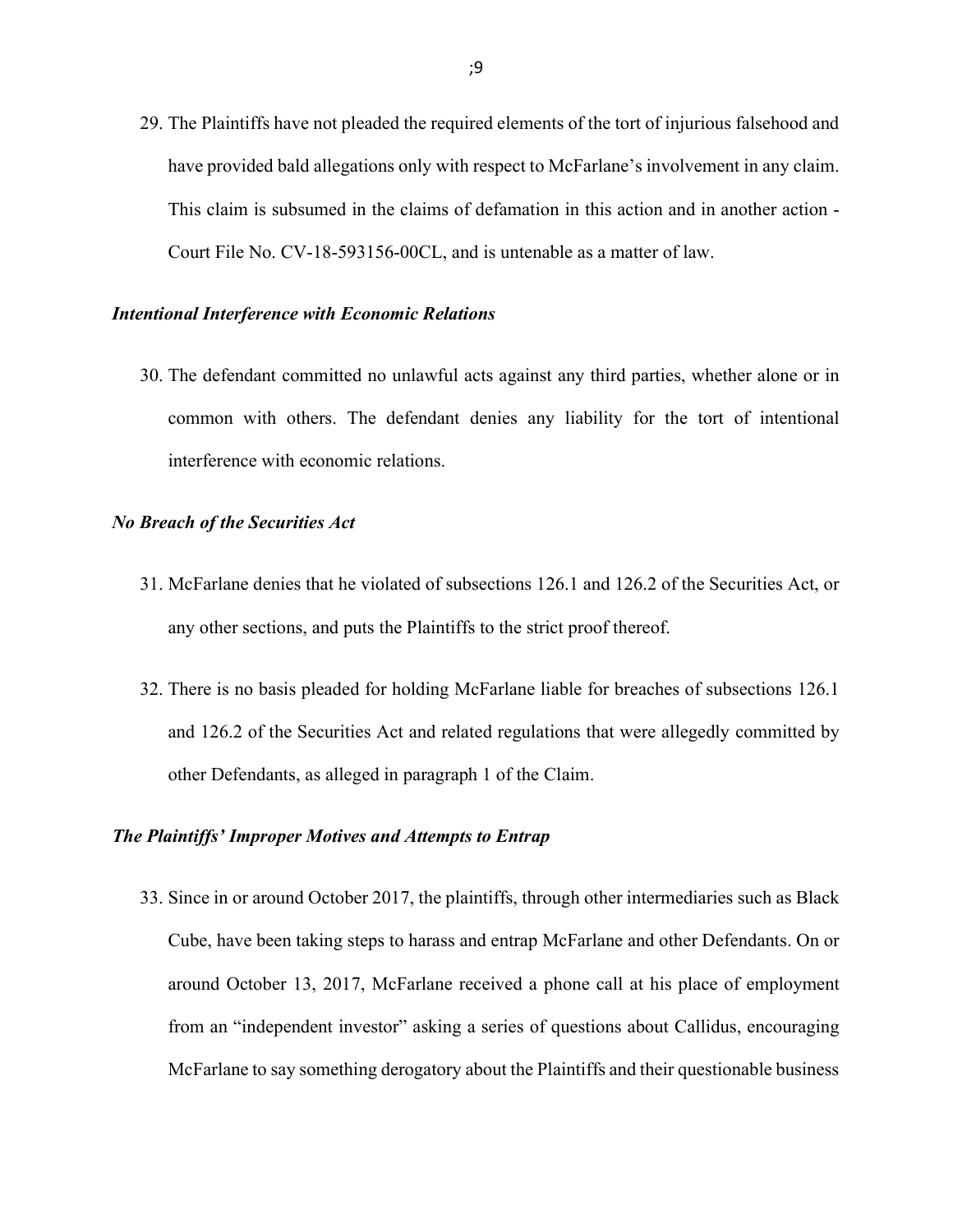practices. McFarlane refused to do so and when McFarlane researched the phone number (416-512-2042) it was found to a payphone in Toronto located at 730 Sheppard Ave E.

#### The Plaintiffs Have Suffered No Damages

- 34. McFarlane denies that the plaintiffs have suffered any damages from anything alleged to have been done by McFarlane.
- 35. The defendant denies the plaintiffs have identified any legal basis to claim the "investigation costs" claimed at paragraph 1(g) of the SOC.
- 36. The defendant denies the plaintiffs have identified any legal basis for the accounting and disgorgement claimed at paragraph 1(b) of the SOC.
- 37. The defendant denies the plaintiff is entitled to any punitive or aggravated damages as claimed at paragraph 1(h) of the SOC.
- 38. The decline in Callidus' share price and the failure of its business is as a result of the poor loan underwriting of the plaintiffs', other misconduct perpetrated by the plaintiffs and the plaintiffs' failed business plan, the termination of its dividend, and not as a result of any actions or statements of McFarlane as herein alleged. Beginning in February 2017, Callidus was embroiled in litigation with its former Senior VP of Underwriting, Craig Boyer ("Boyer"). In his litigation with Callidus, Boyer made statements that Callidus was subject to multiple complaints and regulatory investigations. In its Statement of Defence and Counterclaim, Callidus alleges that Boyer:
	- a. "Had been failing to properly monitor loans in his portfolio"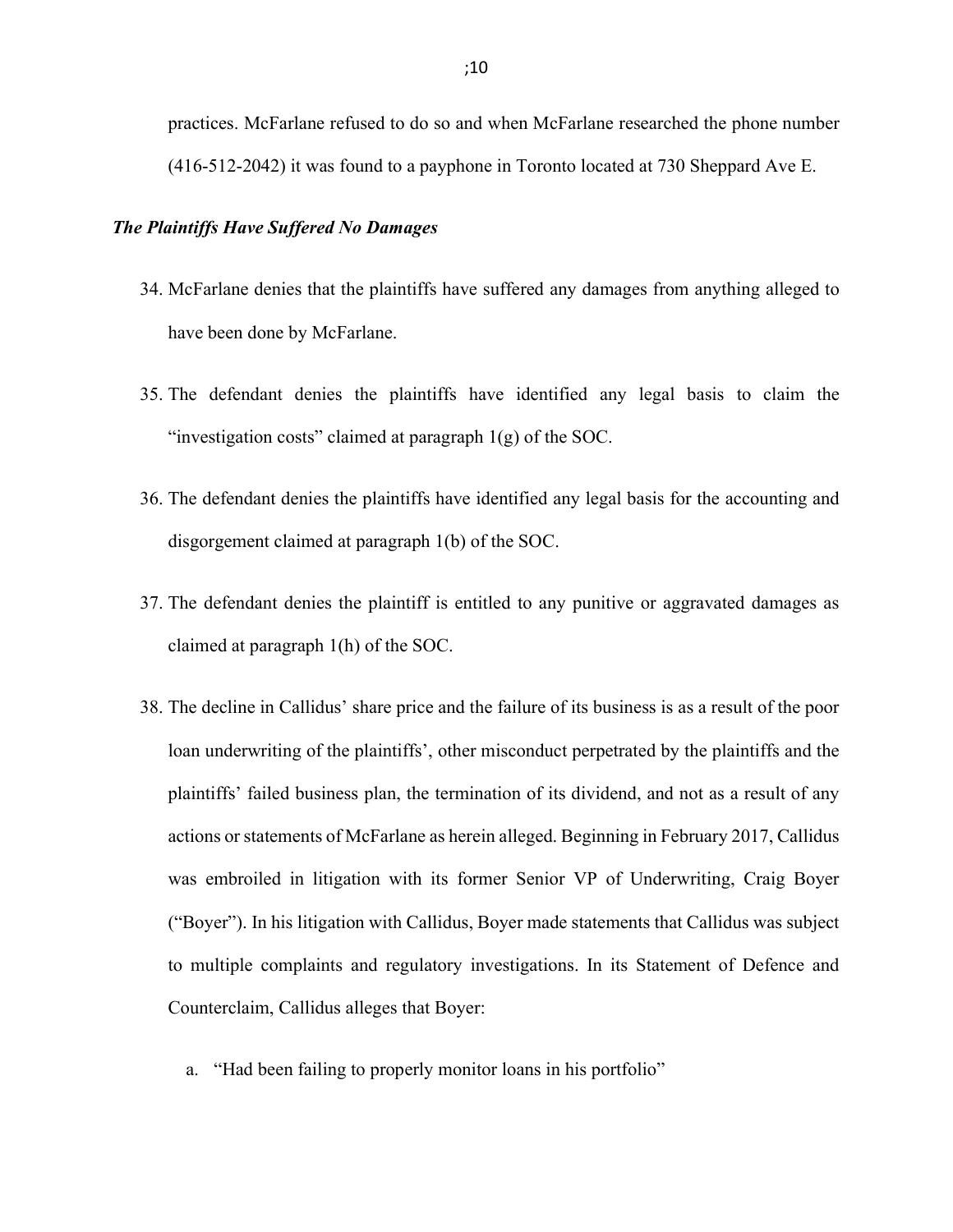- b. "Had encouraged certain portfolio companies, and in particular XTG, to artificially inflate the results shown on their financial projections and financial statements"
- c. "Boyer had directed one company in his portfolio (Horizontal) to create a letter on fake Callidus letterhead purporting to make financial commitments on Callidus' behalf"

These allegations were reported on publicly, both prior to and after the August 9, 2017 Wall Street Journal reporting on whistleblower complaints against Callidus. They included Callidus' own assertion that they had concerns with their accounting in XTG during a time the business was in under its ownership.

- 39. On August 10, 2017, one day after the Wall Street Journal published the article on the whistleblower reports, Callidus released its financial results for the second quarter - ending June 30, 2017. Callidus reported a net loss of \$25.8 million for that quarter, compared to a profit of \$37.5 million in the same quarter the prior year.
- 40. Subsequent financial results for Callidus have been poor, including a loss of \$218.5 million for the 2017 fiscal year and losses of \$183.6 million for the 2018 fiscal year, and a further \$104 million in the first half of 2019.
- 41. Callidus failed to complete a privatization process announced in 2016, committing to a price of between \$18-\$22 which was expected to close in June 2017. They subsequently found a buyer for the minority shares for only \$0.75 per share in 2019.
- 42. The OSC placed Callidus on its "Refiling and Errors List" in 2018 due to Callidus' improper reliance on and presentation of "yield enhancements" in its financial reporting.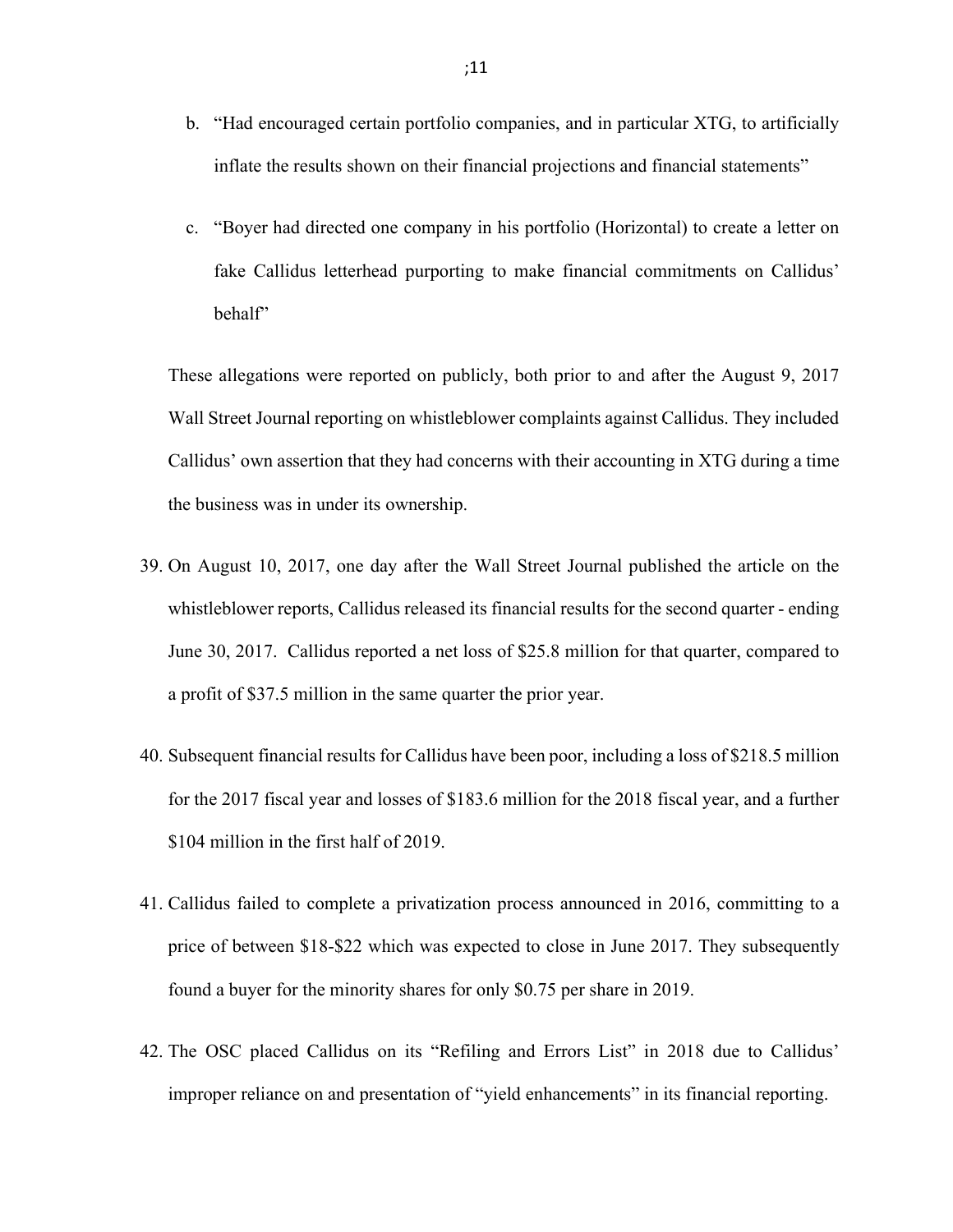- 43. In March 2019, Callidus' interim CEO resigned abruptly, shortly prior to the presentation of its 2018 financial results.
- 44. McFarlane denies that the plaintiffs have suffered any damages, or that it is entitled to the various heads of relief claimed and puts the plaintiff to the strict proof thereof. Any alleged damages are overly remote and speculative. In the alternative, the plaintiffs failed to mitigate their damages.

#### No Cause of Action

- 45. McFarlane further pleads that this action is a gross abuse of the Court's process. The Plaintiffs have commenced this action in parallel action for defamation and conspiracy against McFarlane arising from the identical set of facts in Court File No. CV-18-593156- 00CL. The identical allegations of defamation and conspiracy arising from the Online Article and the Print Article are made against McFarlane in that action.
- 46. The Plaintiffs are pursuing this action as a strategic lawsuit against public participation ("SLAPP") which is designed to discourage public discourse on matters of material public interest and to discourage individuals making whistleblower complaints to the OSC from speaking with the media about their concerns.
- 47. The Plaintiffs were served with a Response to Demand for Particulars on or around November 6, 2018 and to date have failed have failed acknowledge service despite multiple emails to their counsel or to provide any documentation that could implicate McFarlane in the claims advanced against him, further demonstrating the nature of this litigation is a SLAPP.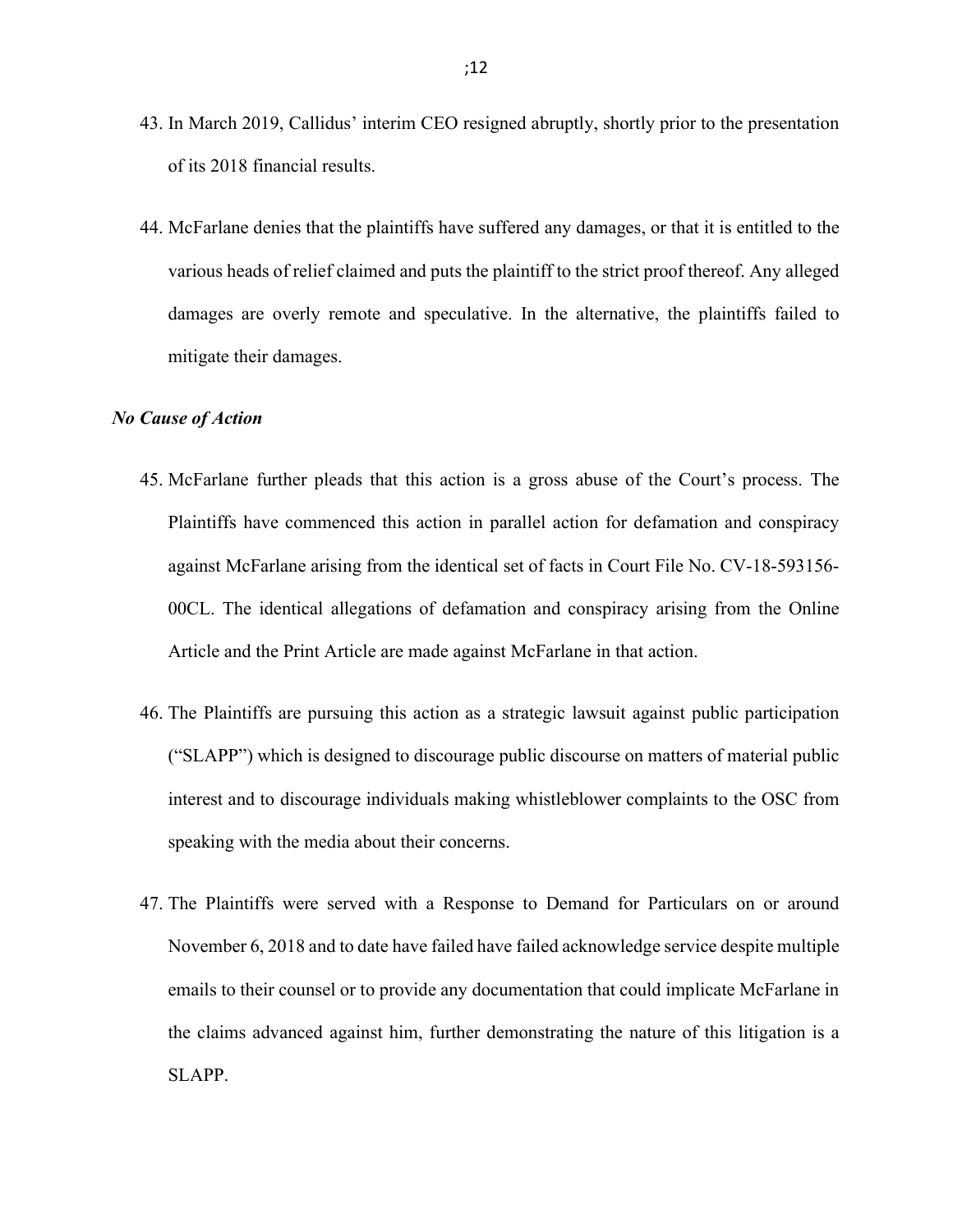# Disposition Sought

- 48. McFarlane therefore requests that this claim be dismissed, with costs payable to him by the plaintiffs on a full indemnity basis.
- 49. McFarlane also requests that any trial of this action be heard together with, or immediately before, the action bearing Court File No. CV-18-593156-00CL.

Date: September 30, 2019 JEFFREY MCFARLANE 558 Royal Sunset Dr Durham, NC, 27713, USA jmcfarlane@triathloncc.com

Self-Represented

## TO: SERVICE LIST